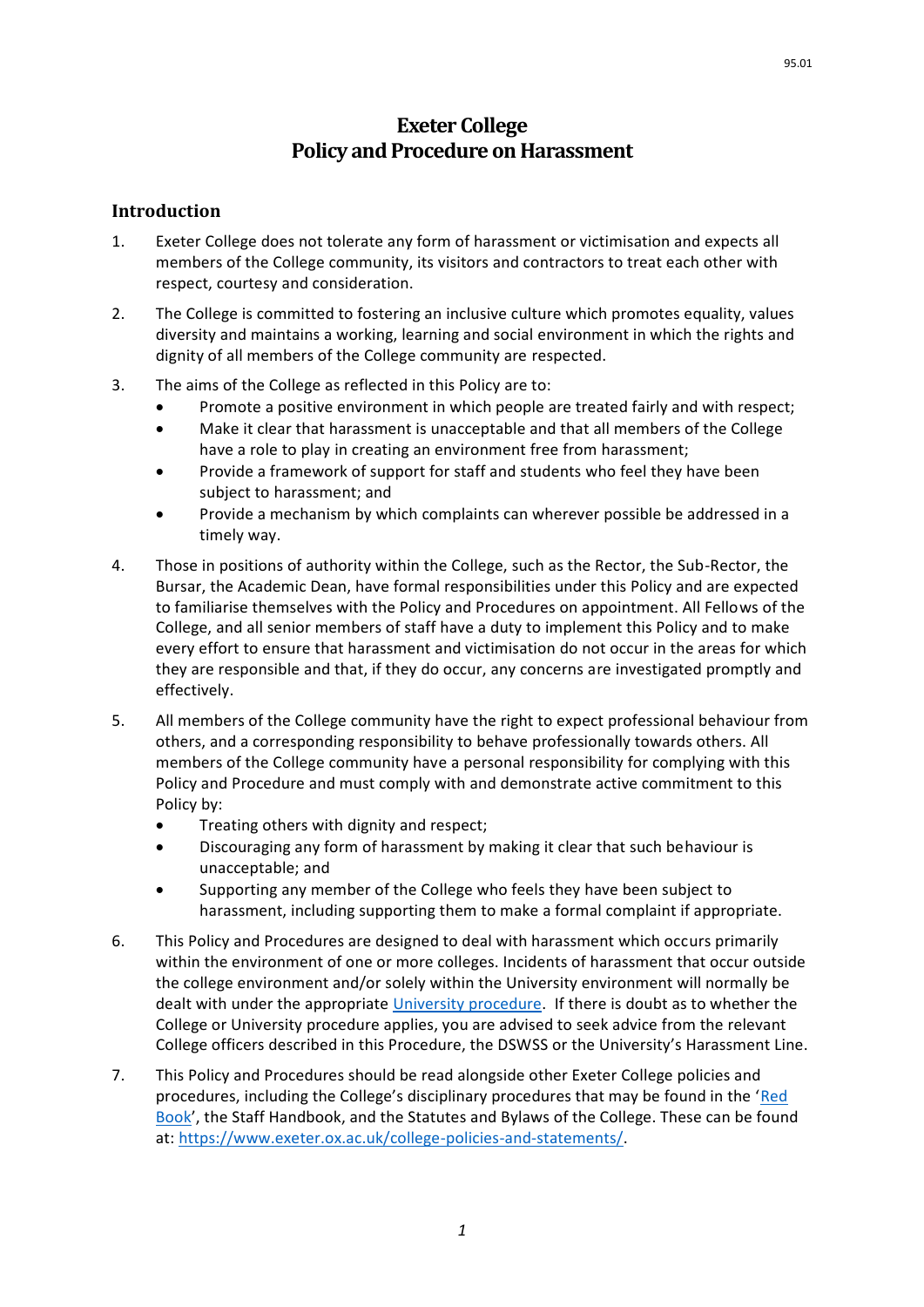8. Any member of the College community who feels they have been subject to harassment can also contact the University Harassment Advisory Service, or their local Harassment Advisor, for support. The Service is also available to those against whom an allegation of harassment has been made. The University also lists other sources of [help and advice.](https://edu.admin.ox.ac.uk/harassment-advice)

## **Definitions**

- 9. A person subjects another to *harassment* where they engages in unwanted and unwarranted conduct which has the purpose or effect of:
	- violating another person's dignity, or
	- creating an intimidating, hostile, degrading, humiliating or offensive environment for another person. 1
	- The recipient does not need to have explicitly stated that the behaviour was unwanted.
- 10. Freedom of speech and academic freedom<sup>2</sup> are protected by law though these rights must be exercised within the law. Vigorous academic debate will not amount to harassment when it is conducted respectfully and without violating the dignity of others or creating an intimidating, hostile, degrading, humiliating or offensive environment for them.
- 11. *Bullying* is a form of harassment and may be characterised as offensive, intimidating, malicious or insulting behaviour, or misuse of power through means intended to undermine, humiliate, denigrate or injure the recipient.
- 12. The College seeks to protect any member of the College community from *victimisation*, which is a form of misconduct which may itself result in a disciplinary process. The College will regard as victimisation any instance where a person is subjected to detrimental treatment because they have, in good faith:
	- made an allegation of harassment, or
	- indicated an intention to make such an allegation, or
	- assisted or supported another person in bringing forward such an allegation, or
	- participated in an investigation of a complaint, or
	- participated in any disciplinary hearing arising from an investigation, or
	- taken any other steps in connection with this Policy and Procedure, or
	- is suspected of having done so.

### **Behaviours**

13. Harassment may involve repeated forms of unwanted and unwarranted behaviour, but a one-off incident can also amount to harassment.

The intentions of the alleged harasser are not always determinative of whether harassment has taken place. The perception of the complainant and the extent to which that perception is in all the circumstances reasonable will also be relevant.

- 14. Being under the influence of alcohol, drugs or otherwise intoxicated is not an excuse for harassment.
- 15. Harassment can take a variety of forms:
	- Through individual behaviour
	- face to face, either verbally or physically
	- through other forms of communication, including but not limited to, written communications and communications via any form of electronic media or mobile

95.01

1

<sup>1</sup> [Statute XI: University Discipline](https://governance.admin.ox.ac.uk/legislation/statute-xi-university-discipline-0#:~:text=(1)%20A%20person%20or%20body,of%20those%20facilities%20or%20services.)

<sup>&</sup>lt;sup>2</sup> Th[e College Code of Practice on Freedom of Speech Policy](https://www.exeter.ox.ac.uk/policies/0100_Exeter_College_External_Speakers_Policy.pdf)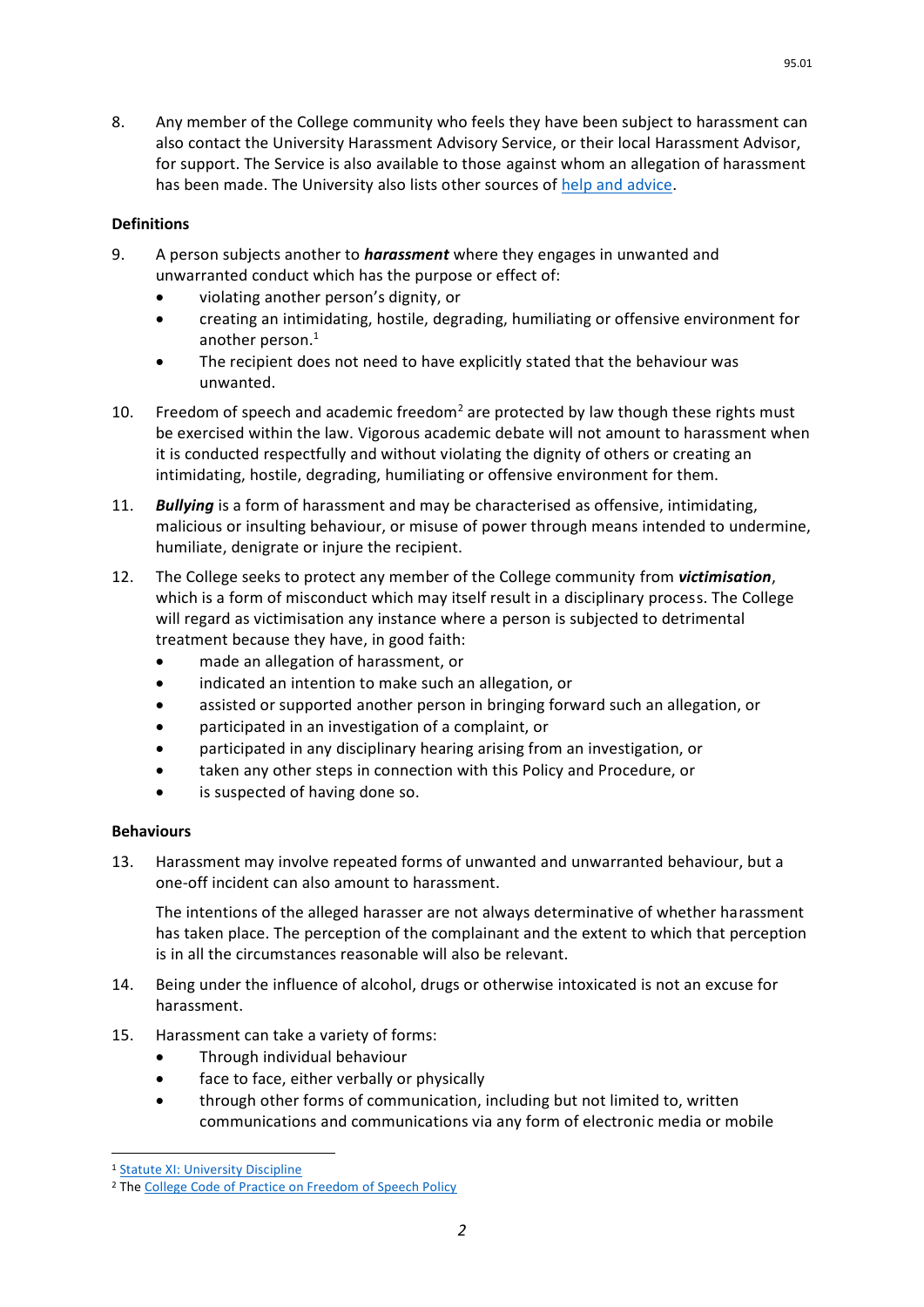communications device: such behaviour may also amount to a breach of the college's regulations relating to the use of Information Technology Facilities4

- directly to the person concerned, or to a third party.
- But also, through a prevailing workplace or study environment which creates a culture which tolerates harassment or bullying, for example the telling of homophobic or racist jokes.
- 16. Examples of behaviour which *may* amount to harassment under this Policy include (but are not limited to) the following:
	- unwanted physical contact, ranging from an invasion of space to an assault, including all forms of sexual harassment, including: inappropriate body language, sexually explicit remarks or innuendoes and unwanted sexual advances and touching
	- offensive comments or body language, including insults, jokes or gestures and malicious rumours, open hostility, verbal or physical threats: these include all forms of harassment and abuse on the grounds of disability, race or sexual orientation
	- insulting, abusive, embarrassing or patronising behaviour or comments
	- humiliating, intimidating, and/or demeaning criticism
	- persistently shouting at, insulting, threatening, disparaging or intimidating an individual
	- constantly criticising an individual without providing constructive support to address any performance concerns
	- persistently overloading an individual with work that they cannot reasonably be expected to complete
	- posting offensive comments on electronic media, including using mobile communication devices<sup>3</sup>
	- threatening to disclose, or disclosing, a person's sexuality or disability to others without their permission
	- deliberately using the wrong name or pronoun in relation to a transgender person, or persistently referring to their gender identity history
	- isolation from normal work or study place, conversations, or social events
	- publishing, circulating or displaying pornographic, racist, homophobic, sexually suggestive or otherwise offensive pictures or other materials.
- 17. *Stalking* may also be a form of harassment and may be characterised by any of the following repeated and unwanted behaviours:
	- Following a person;
	- Contacting, or attempting to contact, a person by any means;
	- Publishing any statement or other material Relating or purporting to relate to a person, or purporting to originate from a person;
	- Monitoring the use by a person of the internet, email or any other form of electronic communication;
	- Loitering in any place (whether public or private);
	- Interfering with any property in the possession of a person;
	- Watching or spying on a person including through the use of CCTV or electronic surveillance.

### **Application of the Policy**

18. Harassment is a serious offence. Any member of the College community who feels they have been subject to harassment can make a complaint via the appropriate Procedure: see

**.** 

<sup>&</sup>lt;sup>3</sup> The College's [policy on IT.](https://www.exeter.ox.ac.uk/college-policies-and-statements/)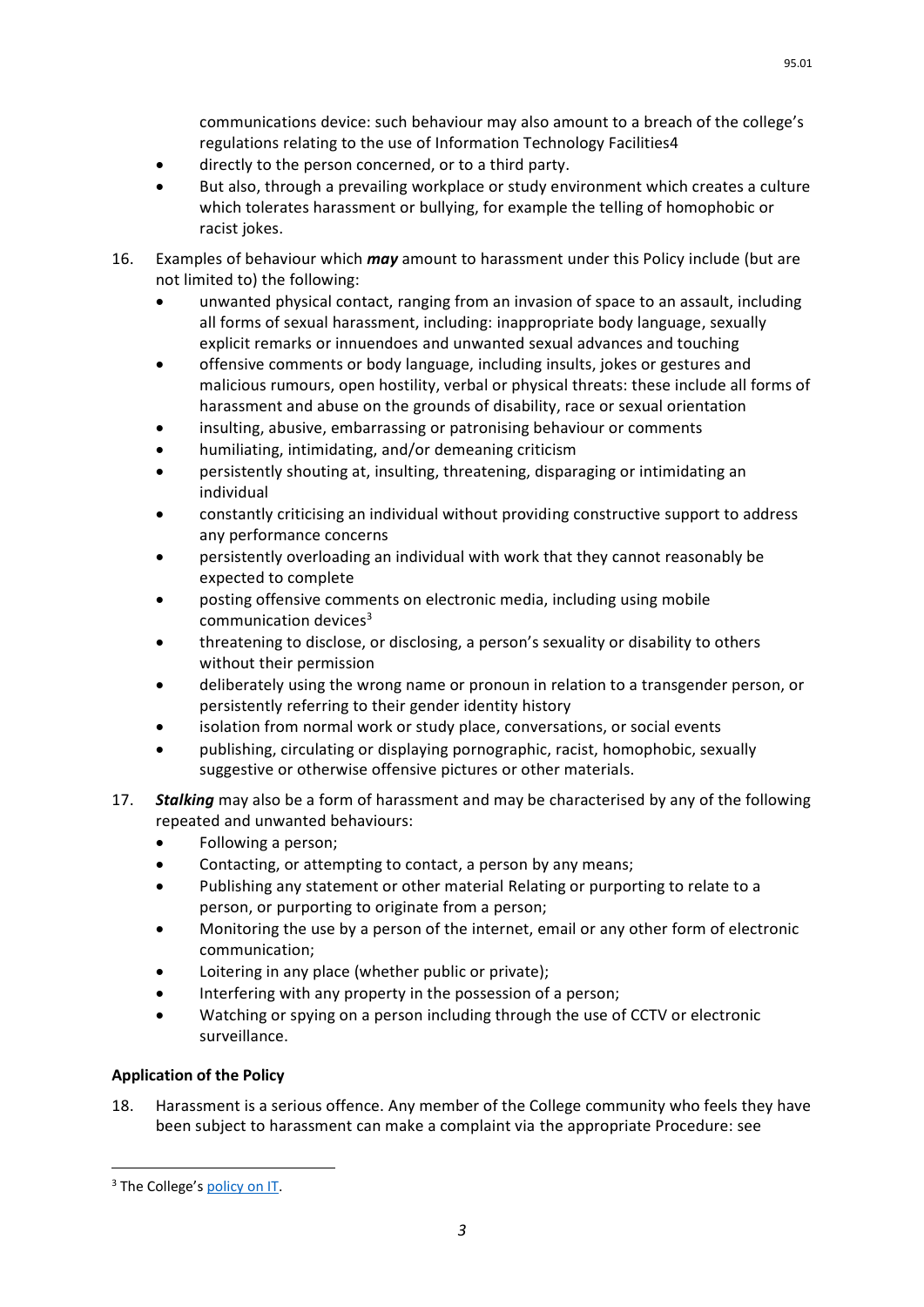- 19. In respect of the implementation and execution of these policies, the College remains mindful of subsisting legal obligations in respect of the welfare of its student members and staff alike.
- 20. When a criminal offence may have been committed, the relevant harassment Procedure may not be appropriate. These cases will include, but not be limited to, serious assault or threat of serious assault. Student members can seek advice from the College's Harassment Advisors and/or the Welfare Dean and/or the University's DSWSSs and/or approach the Police directly; and staff members can seek advice from the staff Harassment Advisors or the HR Manager and/or approach the Police directly. [Further guidance](https://www.ox.ac.uk/students/welfare/supportservice?wssl=1) on dealing with cases of sexual assault or sexual violence is available from the University.
- 21. Incidents of harassment that occur outside of the college environment and within the University environment will normally be dealt with under the appropriate [University](https://edu.admin.ox.ac.uk/university-policy-on-harassment)  [procedure.](https://edu.admin.ox.ac.uk/university-policy-on-harassment)
- 22. If a complainant is deemed to have known or to have reasonably been expected to know that a complaint was unfounded, the allegation of harassment may be judged to be vexatious or malicious, and disciplinary action may be taken against them. No action will be taken if a complaint which proves to be unfounded is judged to have been made in good faith.
- 23. All parties involved in a complaint (including any witnesses who may be interviewed as part of any investigation, or trade union representatives supporting any of the parties) should maintain the confidentiality of the process. Those involved in advising complainants should, where possible, seek the consent of the individual for the onward disclosure of relevant information to those with a clear need to know. Where such consent is not forthcoming, the person entrusted with the information should make it clear that, in exceptional circumstances, it may be necessary to disclose the information, taking account of the duty of care which may be owed to the individual and/or others.
- 24. This Policy and Procedure may be found at [www.exeter.ox.ac.uk/information/policies](http://www.exeter.ox.ac.uk/information/policies) or are available in hard copy from the office of the Bursar's Assistant. Copies in alternative formats are available on request.

By College Order 21/132, this policy was approved by Governing Body on 1<sup>st</sup> December 2021 with immediate effect, and is to be reviewed by  $31<sup>st</sup>$  December 2024, and was also approved for display on the website.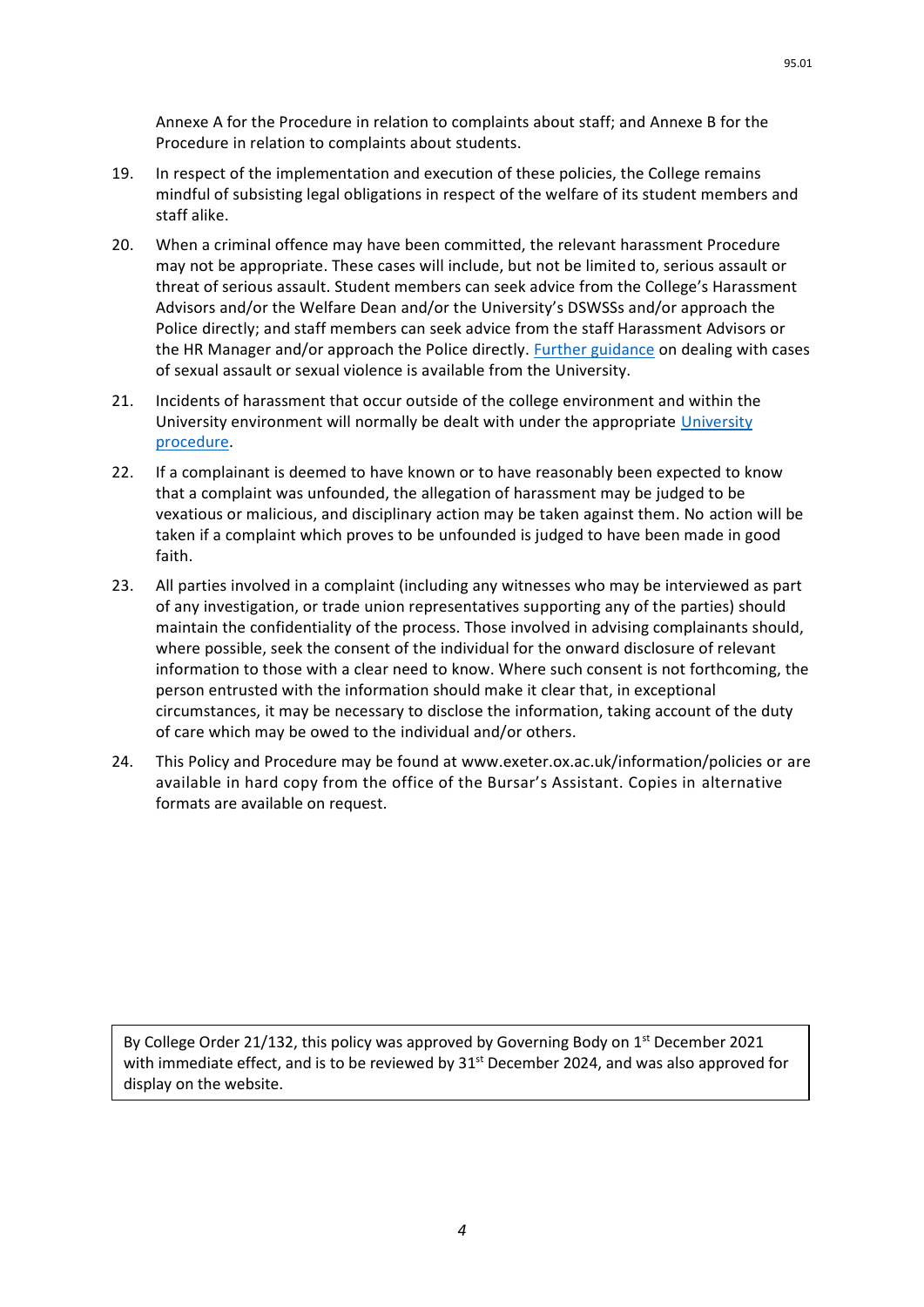# **Annex A: Complaints of harassment against College staff**

- 1. The Procedure below applies in all cases where the person who is the subject of the complaint is a member of College staff, or who has an association with a particular college, short of an employment contract. The Human Resources ('HR') Officer will have oversight of all cases, and will take the lead as appropriate in liaising with other parts of the collegiate University.
- 2. Where the complainant is a student, support during this process will be provided by the Welfare Dean and, where relevant, the University Director of Student Welfare and Support Services ('DSWSS').
- 3. This complaints Procedure may not be applicable where the allegations are of behaviours that may attract criminal sanction. These cases may include, but are not limited to, cases of serious assault or threat of serious assault. In the first instance such allegations will normally be a matter for police investigation and action. This complaints Procedure therefore focuses on complaints of harassment which can be dealt with within the College environment. However, it also includes the procedure for informing and receiving support from the College in cases where there is police involvement.

## **Initial action**

4. The Procedure below assumes that the individual has not been able first to resolve the issue through an informal approach. If a member of staff wishes to seek informal resolution, they should approach the HR Manager to ask for help in achieving a resolution of the problem. Students should seek support from the Welfare Dean. At no time should a student or staff member feel obliged to approach an alleged harasser.

### **Mediation or conciliation**

- 5. In some situations, it may be appropriate to ask the parties to consider entering into a mediation or conciliation process. Although mediation or conciliation may be attempted at any time before or after a formal investigation, it may be particularly helpful if it is considered at an early stage before the formal procedure is invoked.
- 6. In the case of a complaint involving two members of staff, an experienced mediator or conciliator acceptable to both parties will normally be nominated by the HR Manager, who may seek advice from the University's Director of Human Resources if appropriate, for example, in the case of a joint appointment. In the case of a complaint involving a member of staff and a student, the HR Manager will consult the Welfare Dean, who may seek advice from the DSWSS as appropriate. The mediator or conciliator will meet with the parties separately and as soon as practicable to begin to seek a resolution. The normal expectation is that resolution would be achieved within 20 working days of the initial meetings with the parties (although this time limit may be extended by agreement). Any agreed outcome will normally be recorded in writing.
- 7. All those involved in the mediation or conciliation process must maintain appropriate confidentiality.

### **Complaints procedure**

8. If informal action does not succeed in resolving the situation, or would not be appropriate given the nature of the complaint, the complainant should make a written complaint. If the complainant is a member of staff, the complaint should be submitted to the HR Manager. If the complainant is a student, the complaint should be submitted to the Welfare Dean who will then communicate it to the HR Manager and/or the Head of Department. A student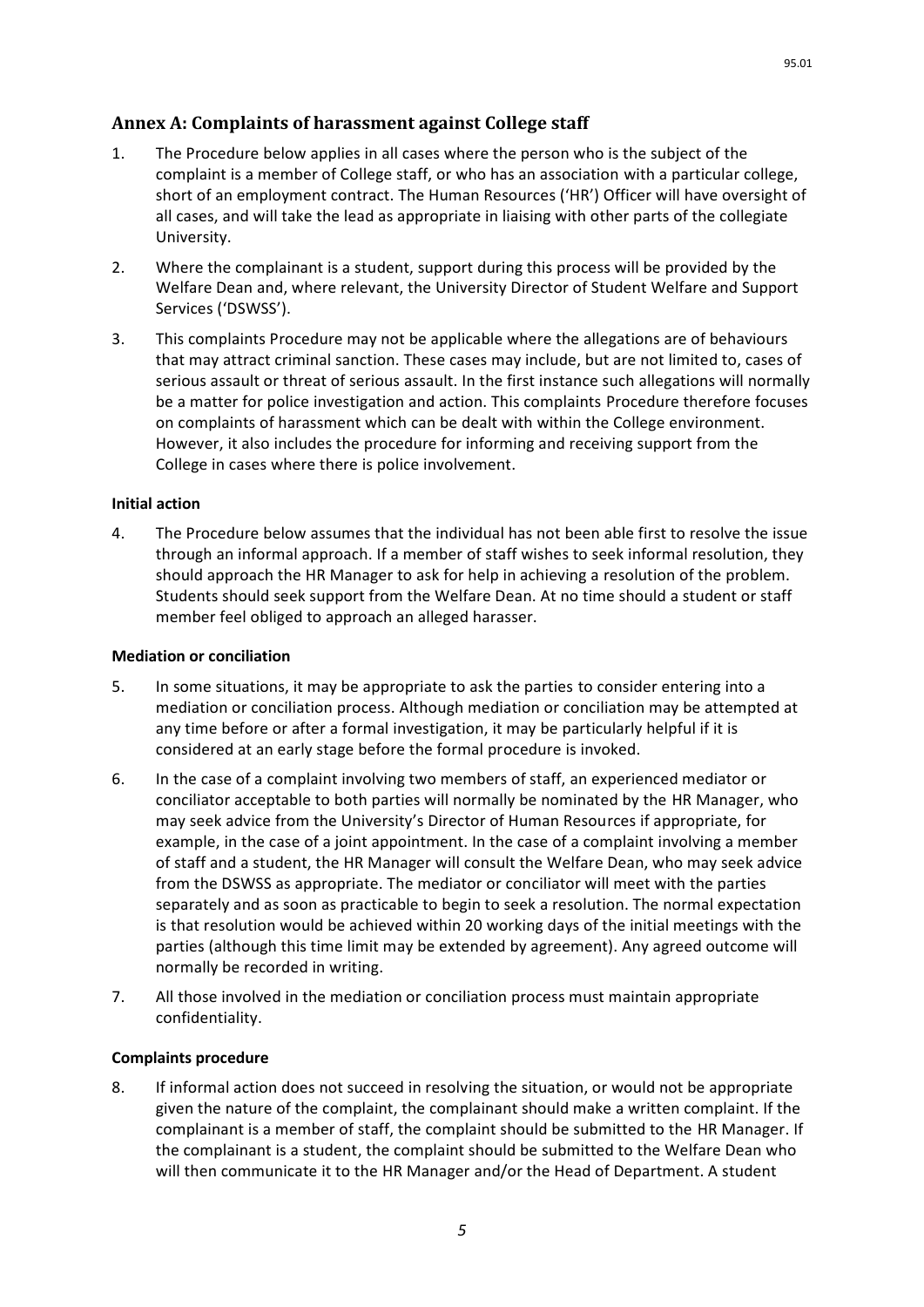complainant may also seek support as relevant from the University DSWSS. In cases where it is not immediately clear to whom a complaint should be addressed, or if the complainant feels it is not appropriate to approach the HR Manager, or wishes to make a complaint against the HR Manager, advice may be sought from the Harassment Advisors and/or the Welfare Dean. Students and staff can seek support from College Harassment Advisors throughout the complaints process. If the student or staff member does not feel comfortable contacting a College Harassment Advisor, they can contact the Harassment Line for details of another advisor (Tel. 01865 270760 or email [harassment.line@admin.ox.ac.uk\)](mailto:harassment.line@admin.ox.ac.uk).

### **Submission of the complaint**

- 9. In the submission to the HR Manager or the Welfare Dean, the complainant should set out as clearly and succinctly as possible
	- the nature of the behaviour that they are concerned about;
	- the effect of this behaviour on them; and
	- the resolution they are seeking.

The complaint should include dates and details of any witnesses to any incidents referred to in the complaint, together with any documentary evidence. The complainant should also explain what attempts, if any, have been made to resolve the difficulties and the outcome they are seeking.

- 10. Every effort will be made to achieve a prompt resolution to the complaint the aim being to conclude the investigation within a period of no more than six weeks. Both the complainant and the person who is the subject of the complaint will be expected to co-operate with the College in achieving that result. In exceptional cases, an investigation may take longer than six weeks, and both parties will be kept updated about the progress of the investigation.
- 11. Both parties to the complaint have the right to be accompanied and supported by a trade union representative or by a colleague of their choice from within the College at any formal meeting held under this procedure. If the complaint involves a student they may be accompanied by another student member of the College or a member of the College's welfare team, a senior member of the College, or a member of staff from OUSU's Student Advice Service. These people must maintain appropriate confidentiality.
- 12. There may be circumstances in which an aggrieved party is not willing, or able, to make a formal complaint but the HR Manager or Welfare Dean considers that the implications for the aggrieved person or others actually or potentially affected are serious. This may include cases where other parties, but not the aggrieved party, have made a complaint. In this case, the Head of House or other senior member may initiate an investigation and make a decision on further action on the basis of such evidence as is available.

#### **Action by the HR Manager on receipt of a complaint**

- 13. On receipt of a complaint, the HR Manager will, in consultation with the Welfare Dean in the event of a student complainant, take such steps as they think necessary or appropriate to understand the nature of the complaint and the outcome sought which may include:
	- informing the person against whom a complaint has been made of the allegations against him or her;
	- meeting separately with the complainant and the alleged harasser (at which meetings they should be provided with the right to be accompanied);
	- speaking to other relevant people on a confidential basis; and/or
	- obtaining further relevant information.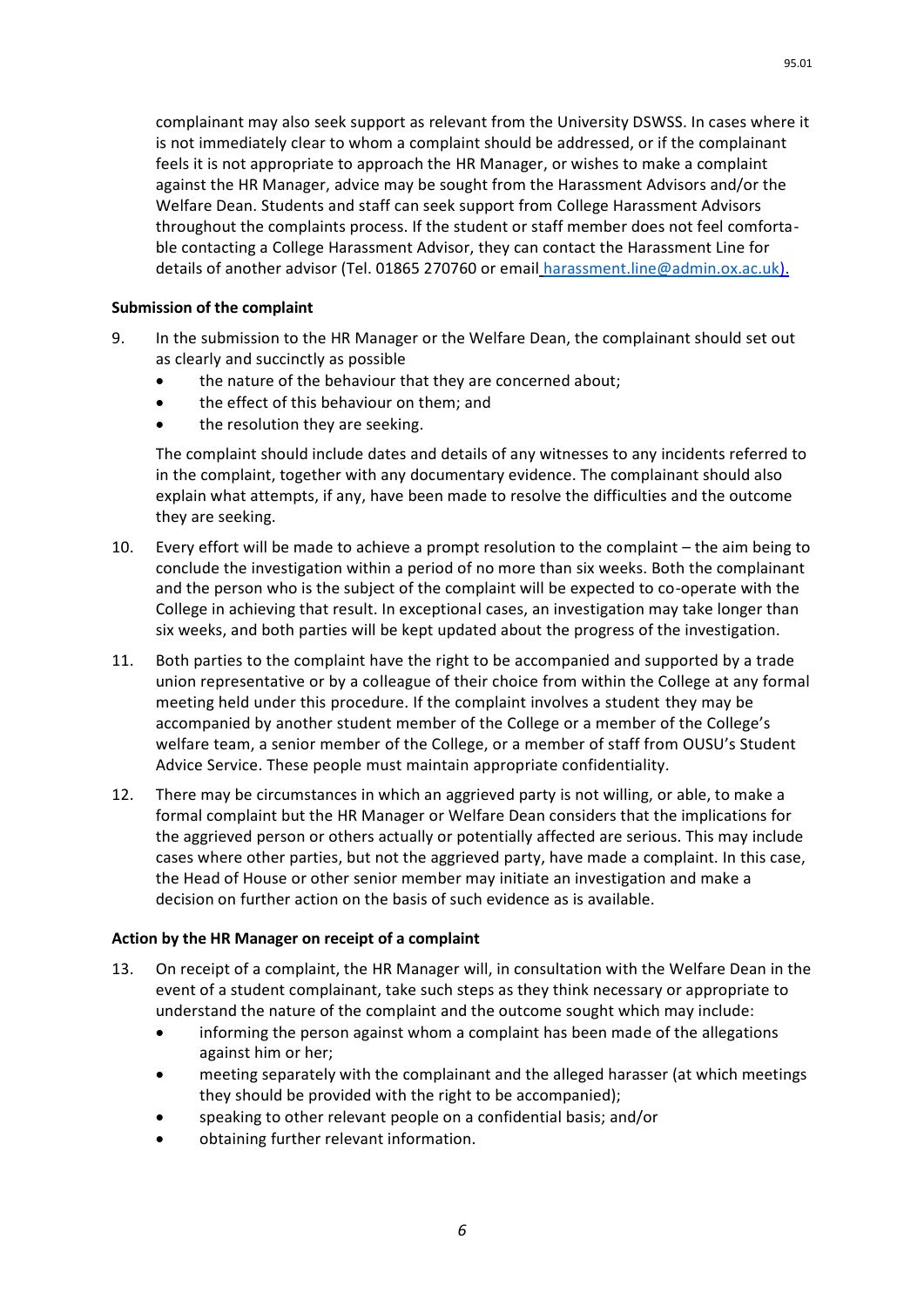- 14. The HR Manager will then decide how to proceed and will inform the parties in writing. They may make such enquiries as are necessary to determine the complaint, or may commission an investigation, where circumstances preclude them from concluding the matter in a timely fashion.
- 15. The HR Manager may also determine that immediate interim action is necessary pending the outcome of a formal process.

#### **Investigation**

- 16. The purpose of an investigation is to establish the relevant factual evidence in connection with the allegation(s) made by the complainant.
- 17. The College will appoint an appropriate senior member of the College to act as Investigator. As a general rule, the Investigator should not have had previous involvement with the issues in the case. The investigation should be concluded as soon as is reasonably practicable. The Investigator will prepare a report and may make recommendations on possible courses of action.
- 18. The HR Manager will inform the complainant and the person who is the subject of the complaint in writing (a) of the conclusions that have been reached after review of the evidence, including any investigation report; (b) of the action the College intends to take; and (c) of the reasons for any such action.
- 19. The HR Manager will also inform any other parties who have been asked to participate in an investigation that the investigation has been concluded.

### **Investigation procedure**

- 20. The procedure for an investigation will normally be as follows, but may be adapted by the Investigator to meet the needs of the case:
	- The Investigator will meet the complainant to confirm the details of the complaint.
	- The complaint as clarified will be forwarded to the person complained against together with any other relevant material that the Investigator has.
	- The Investigator will interview, where reasonably practicable, individuals identified by the complainant as having relevant evidence.
	- The Investigator will meet the person complained against to hear their response to the complaint and any further evidence that has come to light.
	- The Investigator will interview, where reasonably practicable, individuals identified by the person complained against as having relevant evidence.
	- Having considered all the evidence, including any relevant documents, the Investigator will prepare a written report of their findings, in relation to which they may check relevant sections in draft with the parties before finalising.
	- The report will be forwarded to the HR Manager, usually with a copy to the Rector and, in the case of staff members, the Bursar, and, if the complainant is a student, normally to the Welfare Dean. In cases involving students, consent should be sought from the complainant to inform their department if appropriate. The Welfare Dean will ensure that appropriate support is available to students following an investigation.

#### **Possible outcomes of a complaint**

21. Depending on the nature of the complaint and the evidence found, including the findings of any investigation report, the College will either: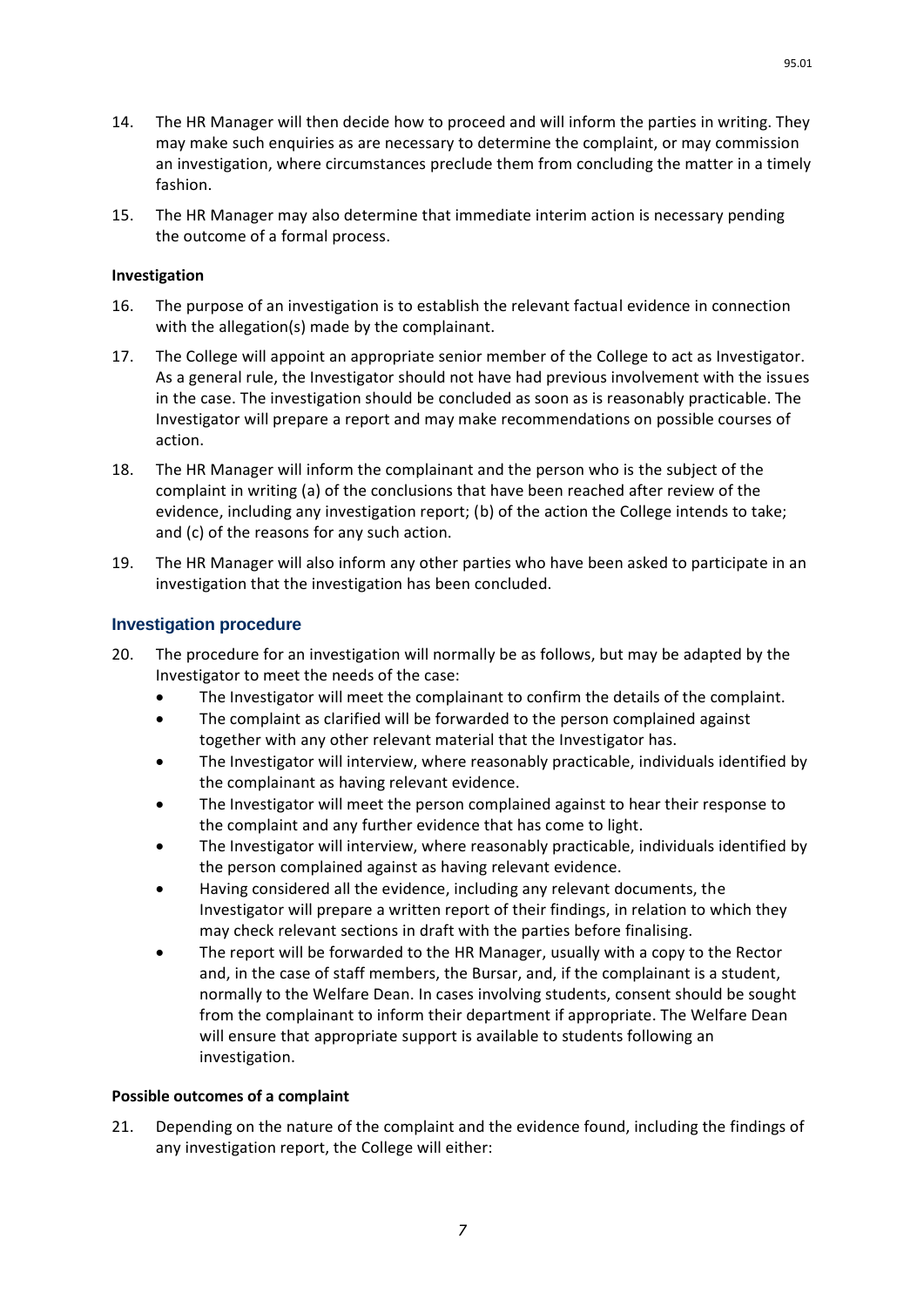- Take no further action, other than, where appropriate, implementing or suggesting steps that would help to restore reasonable professional relationships between the parties. Or
- Initiate resolution of the issues (e.g. by requiring that certain individuals undergo specific training, or implementing practical arrangements to improve professional relationships). If a successful resolution is achieved the case will be closed, but the situation will be monitored for an appropriate period. Or
- Institute disciplinary proceedings where the HR Manager is reasonably satisfied that there is evidence to support allegations of harassment of a sufficiently serious nature that should be further examined through the disciplinary process. In this event, the College will determine what intermediate measures are necessary, including any reallocation of duties, in consultation as appropriate with the relevant department. Or
- In rare cases disciplinary action may be instituted against the complainant if the College is satisfied that the complaint of harassment is unfounded and not made in good faith.

### **Appeal from the Decision**

- 22. If either party does not accept the outcome of the complaint (including any judgement that the complaint was vexatious), they may invoke the relevant grievance or complaint procedure within the time scales specified. For staff see relevant procedure(s) under 'Grievance Procedure' in the [Employee Handbook.](https://www.exeter.ox.ac.uk/policies/0202_Employee_Handbook.pdf) For students see the appeals procedure (available in the 'Red Book'). If the complainant is a student, a Completion of Procedures letter should be issued.
- 23. If a student complainant is not satisfied with the outcome following the investigation of the formal written complaint, they may be able to apply to the Office of the Independent Adjudicator for Higher Education (OIA) for a review of the case. They must do so within three months of the date of the Completion of Procedures letter.

#### **Potentially criminal conduct**

24. This Procedure may not be applicable where the allegations are of behaviours that may attract criminal sanction. This would include, but not be limited to, cases of serious assault or threat of assault. The HR Lead will decide which procedure is appropriate.

#### **Confidentiality**

- 25. Information concerning allegations of harassment must so far as reasonably possible be held in confidence by those to whom it is divulged. Unnecessary disclosure of such allegations may attract disciplinary sanction. Information will be shared on a need-to-know basis, including as appropriate with the individual against whom a complaint is brought. Once a formal complaint is pursued, it is likely to be appropriate and/or necessary for certain information to be provided to others within the College, the University, or to external bodies.
- 26. Those to whom disclosure may be made outside the University include the police, the Office of the Independent Adjudicator ("OIA") and the civil and criminal courts. The College will not normally report a matter to the police without the complainant's agreement, except in those rare circumstances where there is sufficient evidence to suggest that an individual poses an extreme risk.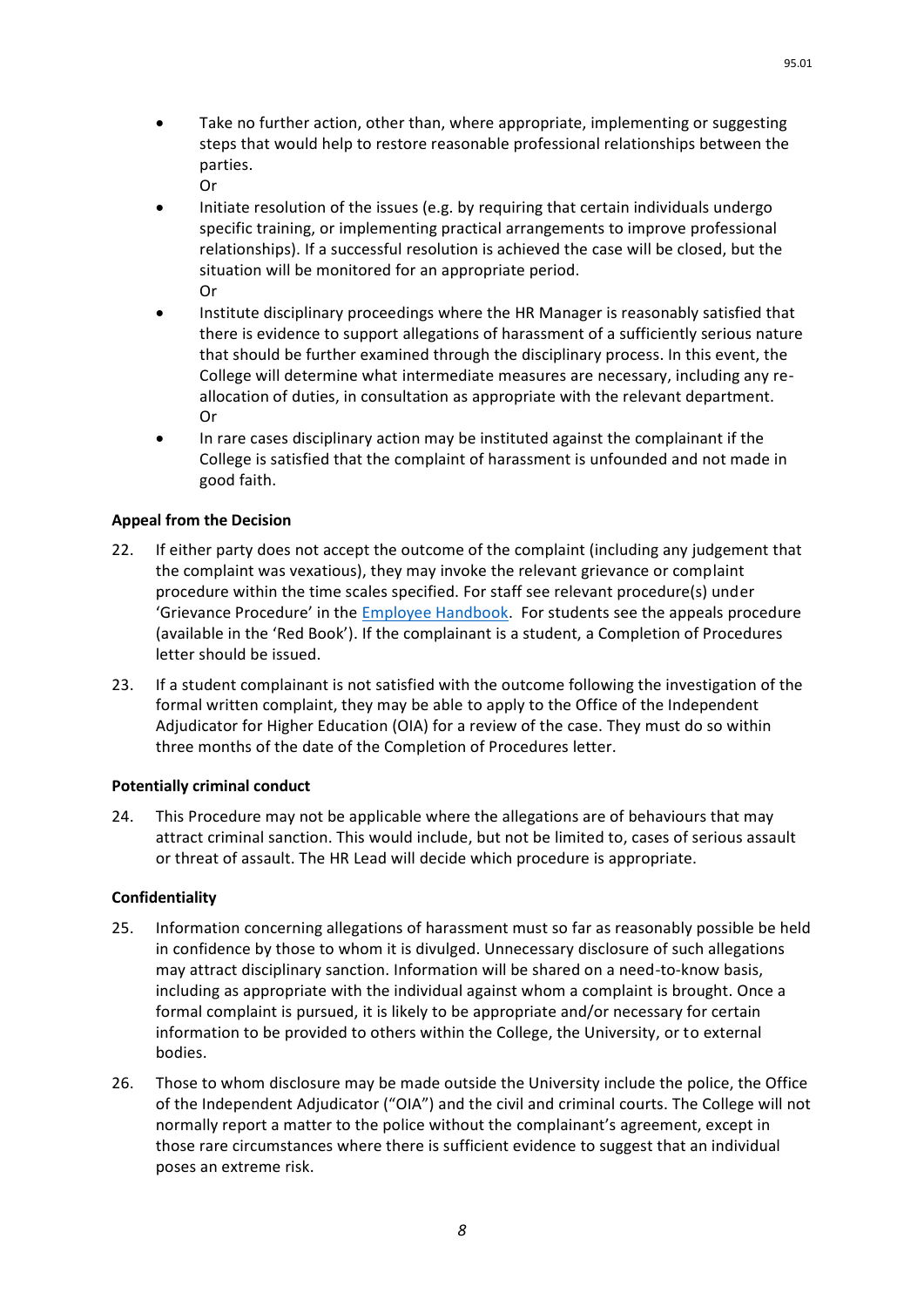#### **Records**

 $\overline{a}$ 

- 27. The College and all those involved in this process must comply with the principles of the College's Data Protection Policies<sup>4</sup>. These include ensuring that personal data is kept accurate and up-to-date, held securely, and not kept for longer than necessary.
- 28. Those interviewed in the course of any investigation will be asked to review the notes of their individual discussions with the Investigator as soon as is reasonably possible in order to comment on any inaccuracies or omissions.
- 29. The HR Manager, and if the student is a complainant, the Welfare Dean, should be consulted about filing and retaining any notes and documents, all of which must be held in confidence.

<sup>4</sup> This shall be in accordance with the College Data Protection Policy which can be found at [www.exeter.ox.ac.uk/information/policies](http://www.exeter.ox.ac.uk/information/policies)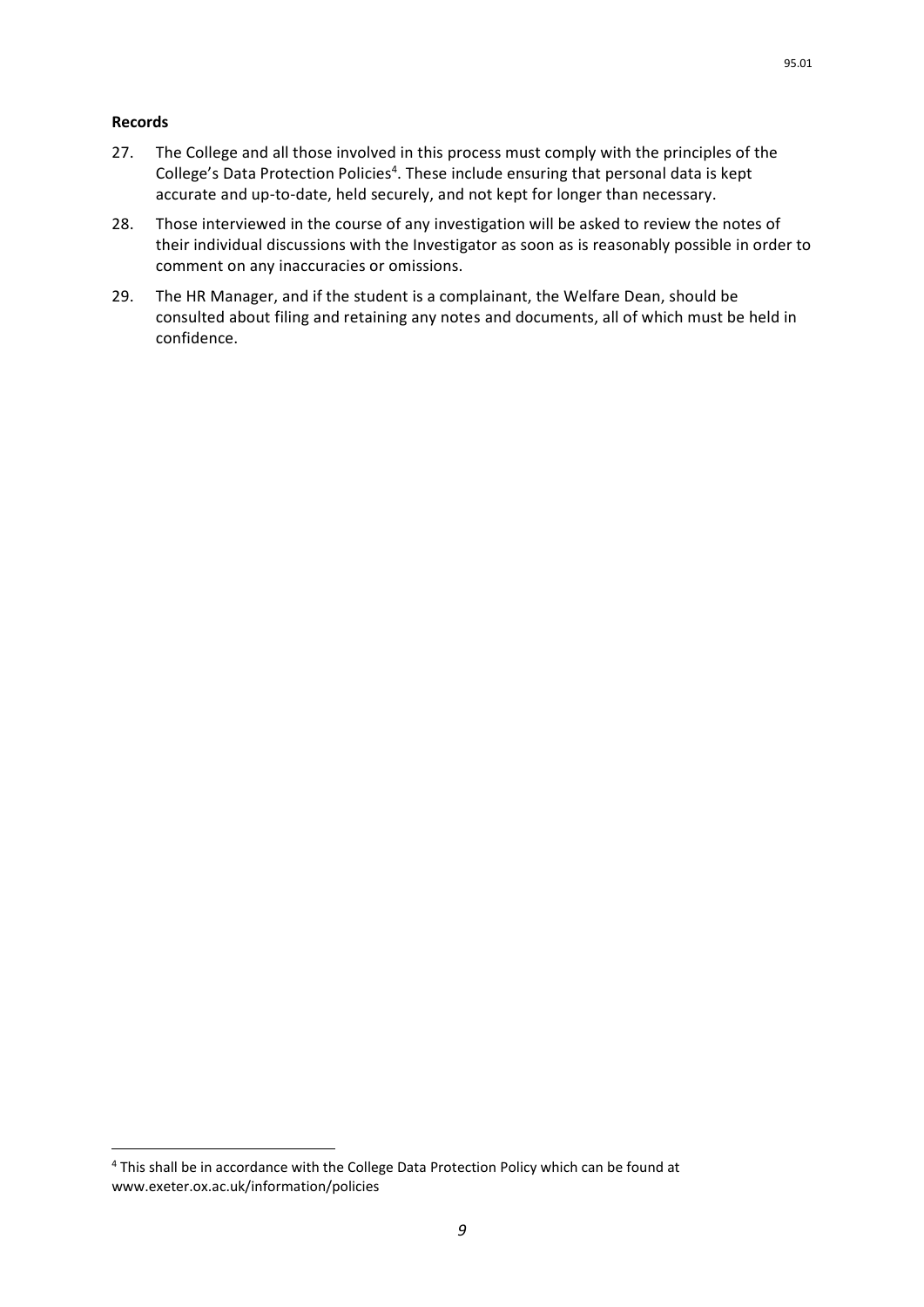# **Annex B: Complaints of harassment against students**

- 1. This Procedure is designed to deal with student complaints of harassment by other students that arise in a College context. Complaints of harassment brought by students against college-only staff will be dealt with under the staff Procedure above, and complaints by students against University staff will be dealt under the University Procedure. In all cases a student complainant will be supported by the Welfare Dean and, if appropriate, the University DSWSS. If a student is unsure whether a particular instance of harassment falls under the University's procedures or College procedures, they should seek advice from the Welfare Dean, the University Director of Student Welfare and Support Services ('DSWSS') or a Harassment Advisor.
- 2. If a member of College staff wishes to make a complaint of harassment against a student, this will normally be considered as a disciplinary issue. In the first instance, a member of staff should seek support and guidance from the HR Manager, who should consult the Welfare Dean and/or the DSWSS as relevant.
- 3. The Welfare Dean and Harassment Advisors can provide support to students, and to staff requiring advice on student cases. The Welfare Dean will have oversight<sup>5</sup> of all cases referred to them under this Procedure, and will take the lead as appropriate in liaising with other parts of the collegiate University. The Welfare Dean will act as a source of information and advice for the College on student cases of harassment, and will make referrals as appropriate. They will also be responsible for recording and reporting of cases referred to their office under this Procedure.
- 4. In serious cases, it is likely to be appropriate to proceed directly to stages 2 and 3 of this Procedure.

## **Stage 1 - Informal action**

 $\overline{a}$ 

- 5. In some cases, a student who feels that they are being harassed by another student may feel able to approach the person in question to explain what conduct they find upsetting, offensive or unacceptable, and to ask that person to refrain from that behaviour. At no time should a student feel obliged to approach an alleged harasser, and the College does not wish to suggest that a student who feels that they have been harassed is responsible for rectifying the situation. It may often be appropriate to proceed directly to stages 2 and 3 of the procedure.
- 6. Before taking informal action, the student could discuss the situation with a College Harassment Advisor. If the student does not feel comfortable contacting a College Harassment Advisor, they can contact the Harassment Line for details of another advisor (Tel. 01865 270760 or e-mail [harassment.line@admin.ox.ac.uk\)](mailto:harassment.line@admin.ox.ac.uk). Harassment Advisors will not approach the alleged harasser on behalf of an individual. Details of the role of the harassment advisor can be found at<https://edu.admin.ox.ac.uk/support>
- 7. Other sources of advice when considering informal resolution include any the Chaplain, College Advisor (list of current Advisors posted in the Lodge), JCR and MCR Welfare Reps and/or member(s) of the Peer Support team, Student Peer Supporters, and OUSU's Student Advice Service (Tel. 01865 288466 or e-mail [advice@ousu.org\)](mailto:advice@ousu.org).
- 8. These sources of support and advice are also available to students who have been accused of harassment.

<sup>5</sup> Oversight in this context refers to the Welfare Dean being aware of all cases so as to ensure the provision of appropriate support to students.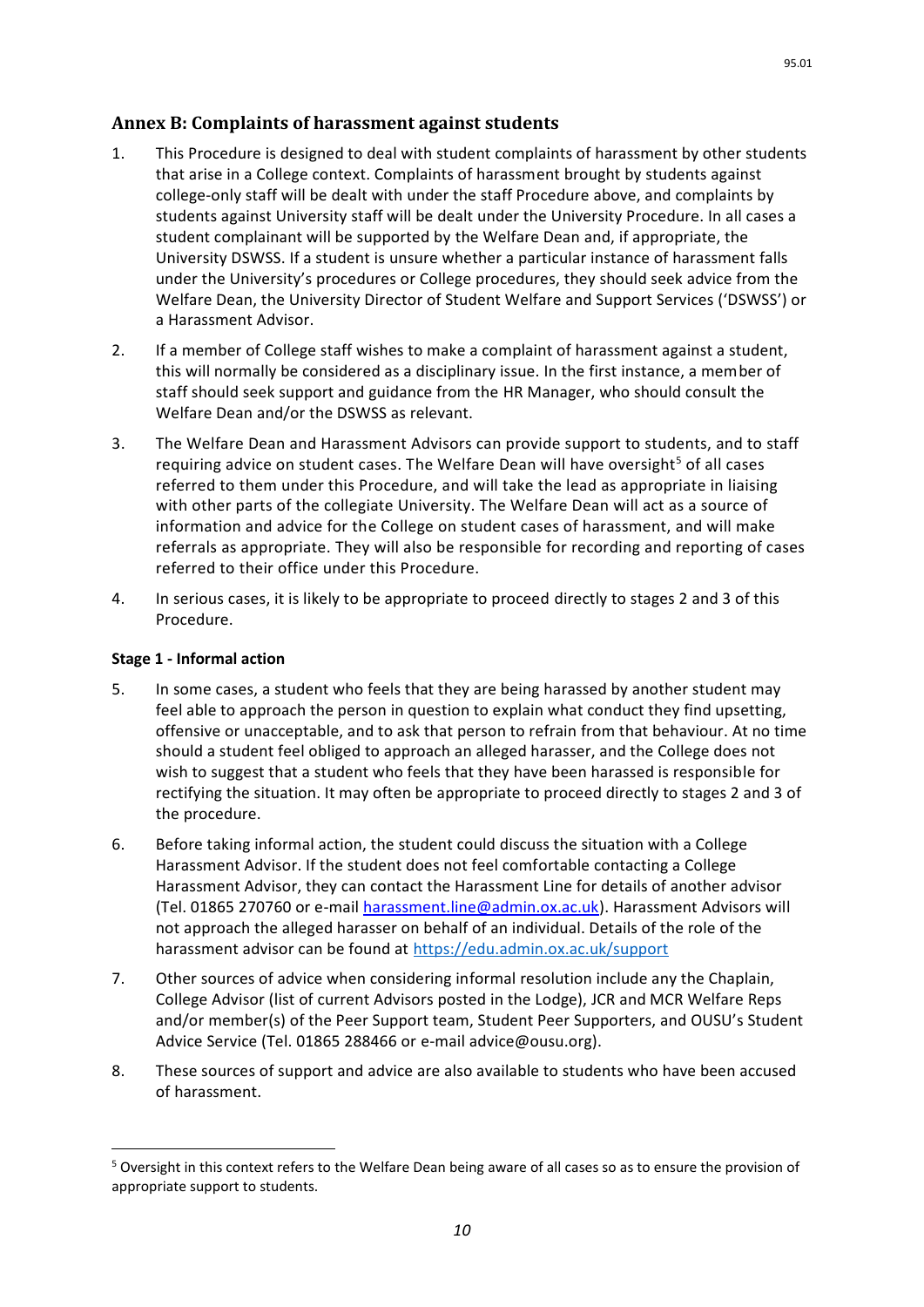### **Stage 2 - Student Welfare and Support Services**

- 9. If informal action does not succeed in resolving the situation, or would not be appropriate given the nature of the behaviour, the Welfare Dean and Harassment Advisors are available for support and advice to any student who feels that they are being harassed. Students can contact the Welfare Dean by e-mail: [welfare.dean@exeter.ox.ac.uk](mailto:welfare.dean@exeter.ox.ac.uk)
- 10. The Welfare Dean will refer the student to a staff member trained in dealing with harassment cases, normally a Harassment Advisor. This staff member will be available to support the student throughout the process, including if they decide to move to stage 3 and make a formal complaint, and will also provide support following the outcome of any formal complaint. The Welfare Dean will oversee all cases, and will advise and take action as appropriate. Actions taken will vary depending on the case. Actions taken by the trained staff member may include:
	- Giving advice on options for ways to proceed, and helping the student to make decisions on the action they want to take
	- Referring the student to appropriate support services (such as the Student Counselling Service, Harassment Advisors and OUSU Student Advice Service).

Actions taken by the Welfare Dean may include:

- Facilitating a mediation or conciliation process between the student and the alleged harasser, if both parties agree. An experienced mediator or conciliator acceptable to both parties will normally be nominated by the Welfare Dean, who may seek advice from the University's DSWSS. The mediator or conciliator will meet with the parties separately and as soon as practicable to begin to seek a resolution. The normal expectation is that resolution would be achieved within 20 working days of the initial meetings with the parties (although this time limit may be extended by agreement). Any agreed outcome will normally be recorded in writing. All those involved in the mediation or conciliation process must maintain appropriate confidentiality.
- Referring a case to the University, if it transpires that the alleged harassment did in fact take place outside of the college environment and within the University environment.
- Ensuring that relevant members of staff within the collegiate University are informed of the case if appropriate, with the student's consent, and having due regard for obligations of confidentiality owed to others.
- 11. Support from the Welfare Dean and Harassment Advisors, or those designated by them is also available to students against whom complaints of harassment have been made. Actions taken will vary depending on the case, but the support will be equivalent to that available to a student who feels that they being harassed by another student, including referral to appropriate support services. The Welfare Dean will ensure that, where a complainant and a student complained against are both seeking support, they will be dealt with by different members of staff, who will maintain appropriate confidentiality.
- 12. Support from the Welfare Dean and Harassment Advisors is also available to students who wish to make or have made a complaint of harassment against a member of staff, under th[e](http://www.admin.ox.ac.uk/eop/harassmentadvice/policyandprocedure/complaintsofharassmentagainstuniversitystaff/) [Annex A: Complaints of harassment against College staff](http://www.admin.ox.ac.uk/eop/harassmentadvice/policyandprocedure/complaintsofharassmentagainstuniversitystaff/)
- 13.
- 14. Brief records will be kept of all meetings held and actions taken in relation to the case at this stage. These records will be managed in accordance with the principles of the Colleges Data Protection Policy. These include ensuring that personal data is kept accurate and up-to date, held securely, and not kept for longer than necessary.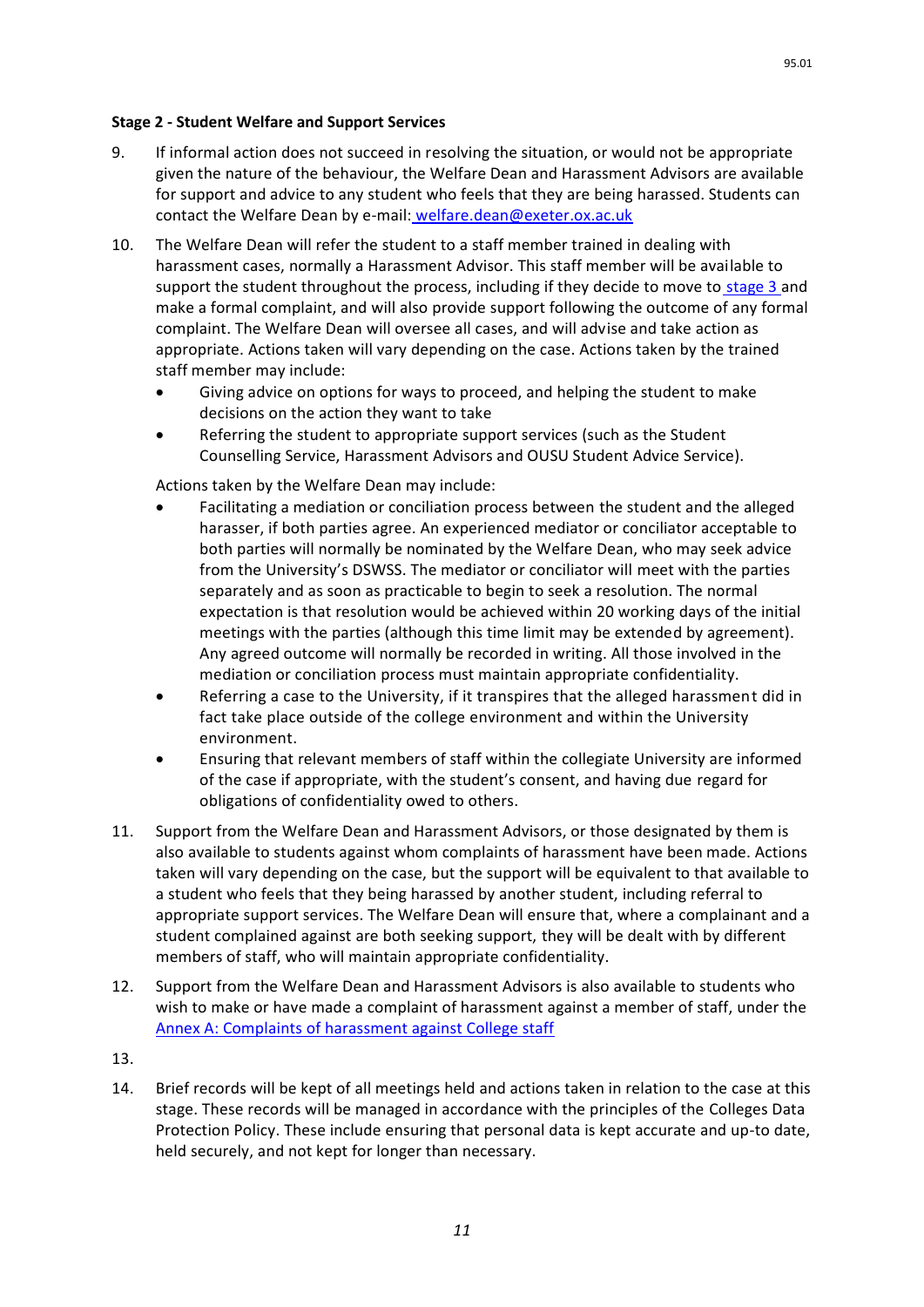## **Stage 3 - Formal Written Report**

- 15. If informal action does not succeed in resolving the situation, or would not be appropriate given the nature of the behaviour, the student should make a formal report to the Sub-Rector and ask that the matter be dealt with under the College's student disciplinary procedures. Harassment, including all forms of sexual harassment and misconduct, is prohibited by the College's Disciplinary Code. Before making such a report, students should refer to the College's Disciplinary Bylaw.
- 16. If the student making the formal Report has not already accessed advice and support, the Sub-Rector will normally direct the student to College and/or University Welfare provision.
- 17. The formal report to the Sub-Rector should set out as clearly and succinctly as possible:
	- the nature of the behaviour that the reporting student is concerned about;
	- the effect of this behaviour on the reporting student; and
	- where possible, the resolution that the reporting student is seeking.

The Report should include dates and details of any witnesses, together with any documentary evidence. The reporting student should also state, where appropriate, any action taken at Stages 1 or 2 of Annex B of this policy.

- 18. The Oxford SU Student Advice Service, or if appropriate, the Sexual Harassment and Violence Support Service may be able to discuss a draft of the formal Report with the reporting student in order to check that the report is complete and that relevant supporting documentary evidence is included. These Services cannot offer legal advice, or speculate on possible outcomes.
- 19. If the reporting student is dissatisfied with the way this procedure has been followed, they can make a complaint under the College's Student Complaints Procedure, in which case the complaint will be considered by members of staff who have not previously been involved in the case.
- 20. There may be circumstances in which an aggrieved party is not willing, or able, to make a formal complaint but the Welfare Dean considers that the implications for the aggrieved person or others actually or potentially affected are serious. This may include cases where other parties, but not the aggrieved party, have made a complaint. In this case, the Welfare Dean may propose to the Sub-Rector that disciplinary procedures be initiated.

# **Referrals**

 $\overline{a}$ 

- 21. On occasion, complaints of harassment which should be considered under this Procedure may be made to staff other than the Welfare Dean. In this situation, staff should explain the Procedure, and ask the complainant if they would like the case referred to the Welfare Dean, so that they can receive support from a trained staff member, or submit a formal written complaint.
- 22. If a student does not wish to seek support and advice, or to make a complaint, under stages 2 or 3 of this Procedure, or if there are queries about the procedure to be followed, staff can contact the Welfare Dean or the DSWSS for advice on a confidential basis<sup>6</sup>.
- 23. There may be occasions where a student does not wish to seek support and advice or to make a complaint under stages 2 or 3 of this Procedure, but where the Welfare Dean considers that the implications for the individual and/or for others actually or potentially affected are serious. This may include cases where other parties, but not the aggrieved

 $6$  Any member of the collegiate University can also contact the Proctors for advice and information on any matter.